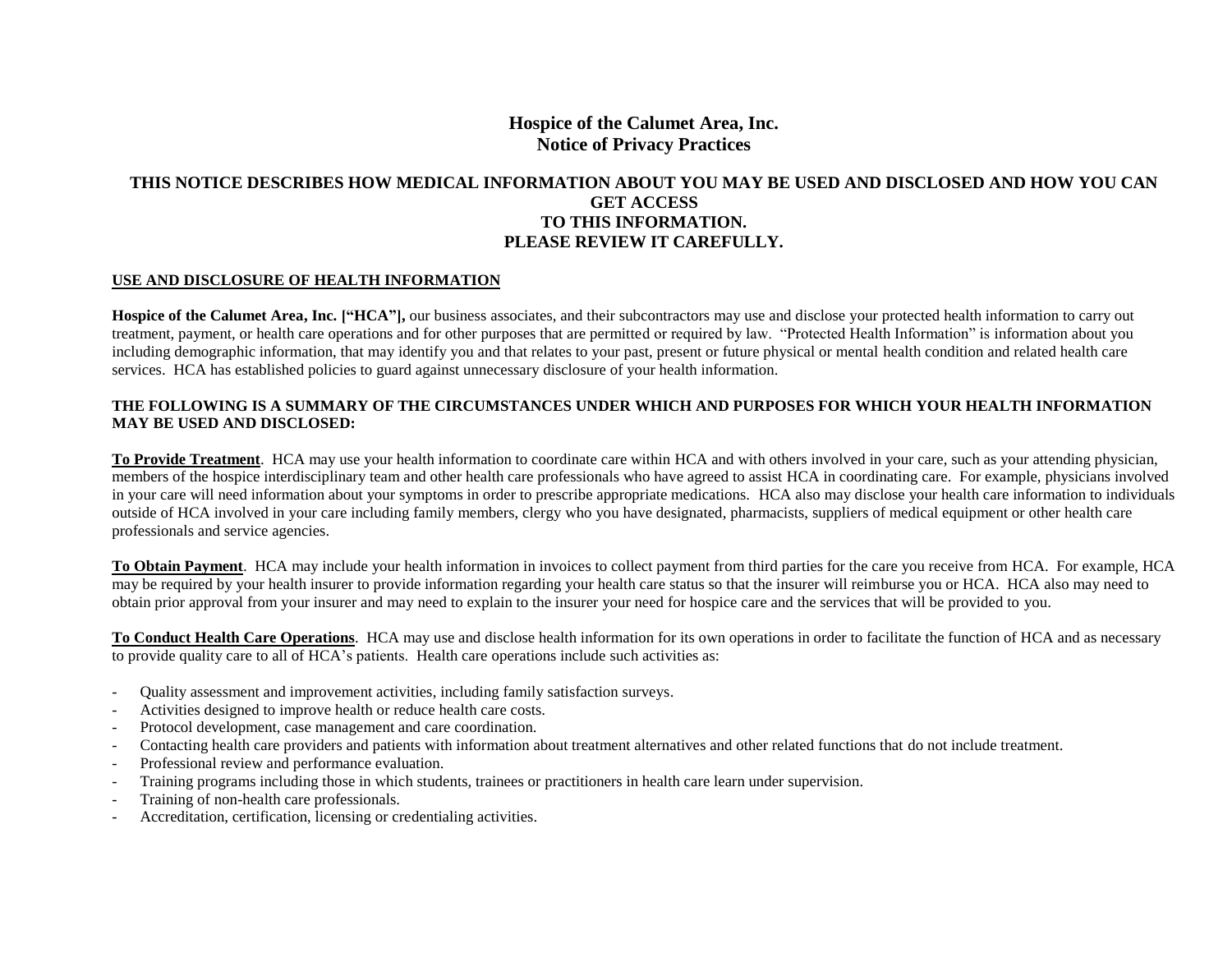- Review and auditing, including compliance reviews, medical reviews, legal services and compliance programs.
- Business planning and development including cost management and planning related analyses and formulary development.
- Business management and general administrative activities of HCA.
- Fundraising for the benefit of HCA.

For example HCA may use your health information to evaluate its staff performance, combine your health information with other Hospice patients in evaluating how to more effectively serve all Hospice patients, disclose your health information to Hospice staff and contracted personnel for training purposes, use your health information to contact you as a reminder regarding a visit to you, or contact you as part of general fundraising and community information mailings (unless you tell us you do not want to be contacted).

For Patients at HCA's Hospice Residence. HCA may disclose certain information about you including your name, your general health status, your religious affiliation and where you are in HCA's facility in a directory while you are in the Hospice Residence. HCA may disclose this information to people who ask for you by name. Please inform us if you do not want your information to be included in the directory.

For Fundraising Activities. HCA may use information about you including your name, address, phone number and the dates you received care in order to contact you or your family to raise money for HCA. If you do not want HCA to contact you or your family, notify our Director of Development at (219) 922-2732 or (708) 895-8332 and indicate that you do not wish to be contacted.

**For Appointment Reminders**. HCA may use and disclose your health information to contact you as a reminder that you have an appointment for a home visit.

**For Treatment Alternatives**. HCA may use and disclose your health information to tell you about or recommend possible treatment options or alternatives that may be of interest to you.

### **THE FOLLOWING IS A SUMMARY OF THE CIRCUMSTANCES UNDER WHICH AND PURPOSES FOR WHICH YOUR HEALTH INFORMATION MAY ALSO BE USED AND DISCLOSED**

**When Legally Required.** HCA will disclose your health information when it is required to do so by any Federal, State or local law.

**When There Are Risks to Public Health.** HCA may disclose your health information for public activities and purposes in order to:

- Prevent or control disease, injury or disability, report disease, injury, vital events such as birth or death and conduct public health surveillance, investigations and interventions.
- Report adverse events, product defects, to track products or enable product recalls, repairs and replacements and to conduct post-marketing surveillance and compliance with requirements of the Food and Drug Administration.
- Notify a person who has been exposed to a communicable disease or who may be at risk of contracting or spreading a disease.
- Notify an employer about an individual who is a member of the workforce as legally required.

**To Report Abuse, Neglect Or Domestic Violence**. HCA is allowed to notify government authorities if HCA believes a patient is the victim of abuse, neglect or domestic violence. HCA will make this disclosure only when specifically required or authorized by law or when the patient agrees to the disclosure.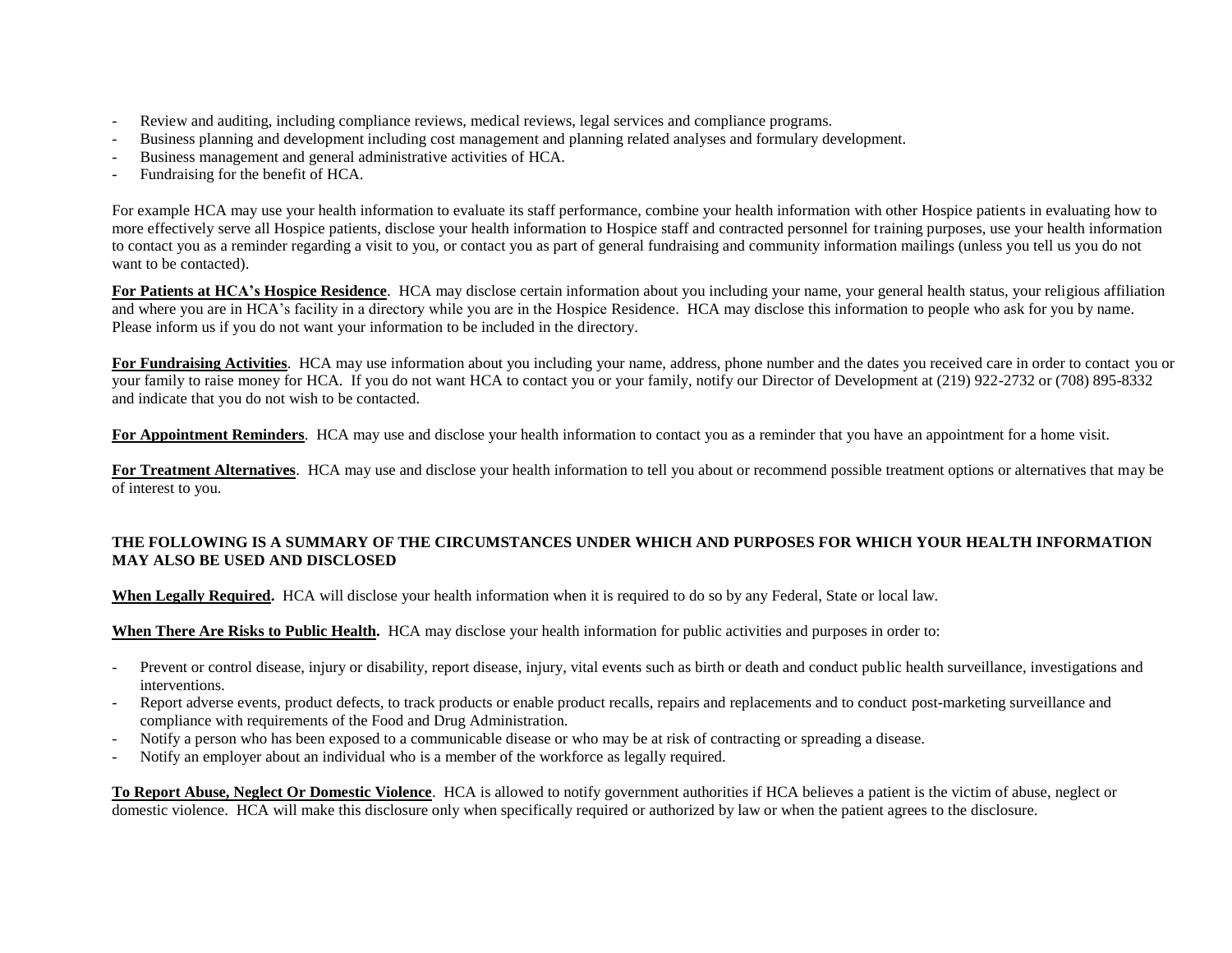**To Conduct Health Oversight Activities**. HCA may disclose your health information to a health oversight agency for activities including audits, civil administrative or criminal investigations, inspections, licensure or disciplinary action. HCA, however, may not disclose your health information if you are the subject of an investigation and your health information is not directly related to your receipt of health care or public benefits.

**In Connection With Judicial and Administrative Proceedings**. HCA may disclose your health information in the course of any judicial or administrative proceeding in response to an order of a court or administrative tribunal as expressly authorized by such order or in response to a subpoena, discovery request or other lawful process, only when HCA receives satisfactory assurances that reasonable efforts to either notify you about the request or to obtain an order protecting your health information have been made by the party seeking the information.

**For Law Enforcement Purposes**. As permitted or required by State law, HCA may disclose your health information to a law enforcement official for certain law enforcement purposes as follows:

- As required by law for reporting of certain types of wounds or other physical injuries pursuant to the court order, warrant, subpoena or summons or similar process.
- For the purpose of identifying or locating a suspect, fugitive, material witness or missing person.
- Under certain limited circumstances, when you are the victim of a crime.
- To a law enforcement official if HCA has a suspicion that your death was the result of criminal conduct including criminal conduct at HCA.
- In an emergency in order to report a crime.

**To Coroners and Medical Examiners**. HCA may disclose your health information to coroners and medical examiners for purposes of determining your cause of death or for other duties, as authorized by law.

**To Funeral Directors**. HCA may disclose your health information to funeral directors consistent with applicable law and if necessary, to carry out their duties with respect to your funeral arrangements. If necessary to carry out their duties, HCA may disclose your health information prior to and in reasonable anticipation of your death.

**For Organ, Eye or Tissue Donation**. HCA may use or disclose your health information to organ procurement organizations or other entities engaged in the procurement, banking or transplantation of organs, eyes or tissue for the purpose of facilitating the donation and transplantation.

**For Research Purposes**. HCA may, under very select circumstances, use your health information for research. Before HCA discloses any of your health information for such research purposes, the project will be subject to an extensive approval process.

**In the Event of a Serious Threat to Health or Safety**. HCA may, consistent with applicable law and ethical standards of conduct, disclose your health information if HCA, in good faith, believes that such disclosure is necessary to prevent or lessen a serious and imminent threat to your health or safety or to the health and safety of the public.

**For Specified Government Functions**. In certain circumstances, the Federal regulations authorize HCA to use or disclose your health information to facilitate specified government functions relating to military and veterans, national security and intelligence activities, protective services for the President and others, medical suitability determinations and inmates and law enforcement custody.

**For Worker's Compensation**. HCA may release your health information for worker's compensation or similar programs.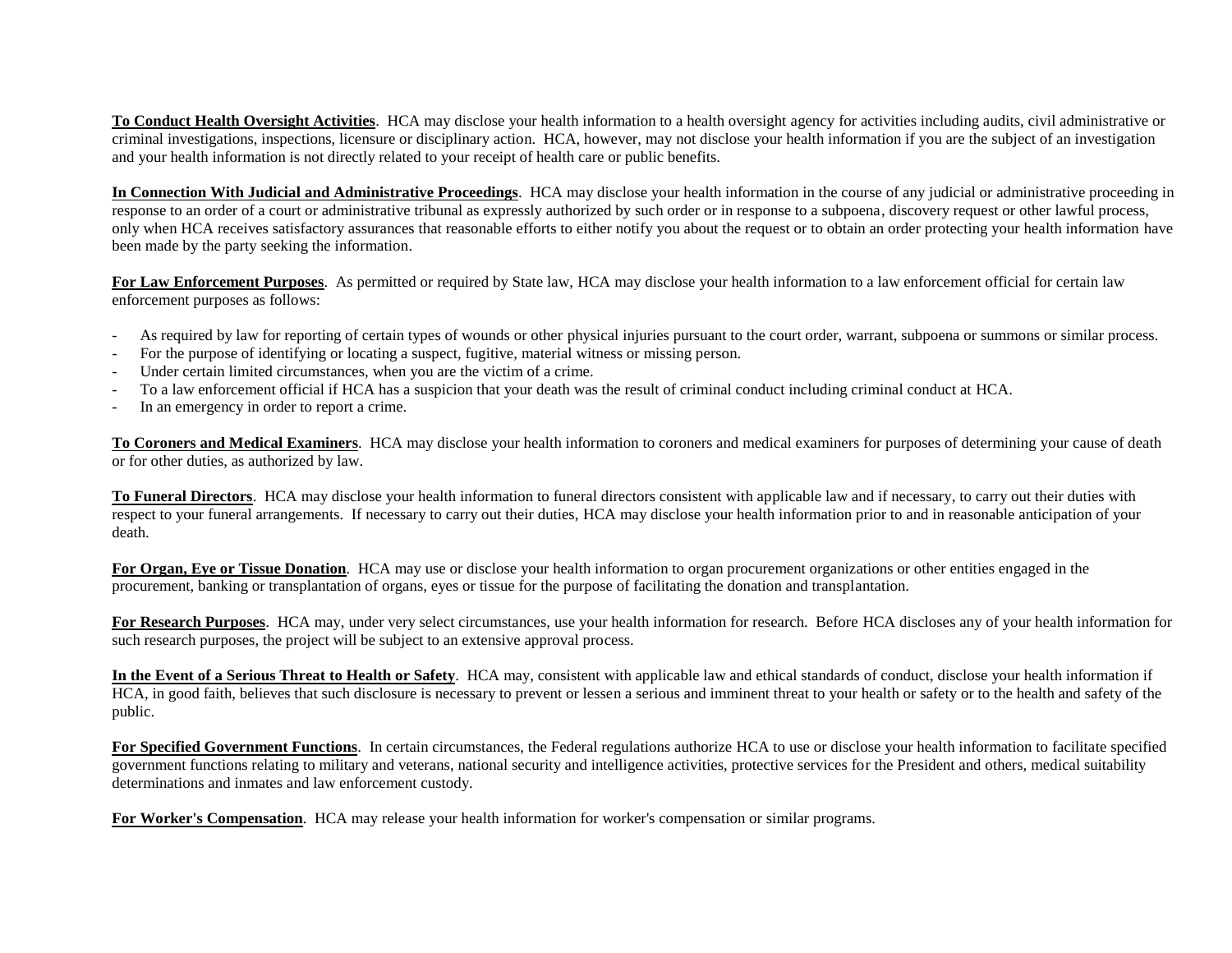### **USES AND DISCLOSURES THAT REQUIRE YOUR AUTHORIZATION**

Other than is stated above, HCA will not disclose your health information other than with your written authorization. HCA would need your written authorization to use or disclose your protected health information for marketing purposes, for most uses or disclosures of psychotherapy notes, or if we intended to sell your protected health information. If you or your representative authorizes HCA to use or disclose your health information, you may revoke that authorization in writing at any time.

### **YOUR RIGHTS WITH RESPECT TO YOUR HEALTH INFORMATION**

You have the following rights regarding your health information that HCA maintains:

- **Right to request restrictions**. You may request restrictions on certain uses and disclosures of your health information. You have the right to request a limit on HCA's disclosure of your health information to someone who is involved in your care or the payment of your care. However, HCA is not required to agree to your request except for disclosures to a health plan with respect to a treatment or service that you or someone on your behalf paid for in full, out of pocket. If you wish to make a request for restrictions, please contact the Patient Care Coordinator at (219) 922-2732 or (708) 895-8332.
- **Right to receive confidential communications**. You have the right to request that HCA communicate with you in a certain way. For example, you may ask that HCA only conduct communications pertaining to your health information with you privately with no other family members present. If you wish to receive confidential communications, please contact the Patient Care Coordinator at (219) 922-2732 or (708) 895-8332. HCA will not request that you provide any reasons for your request and will attempt to honor your reasonable requests for confidential communications.
- **Right to inspect and copy your health information**. You have the right to inspect and copy your health information, including billing records. If your health information is maintained electronically, you also have the right to request a copy in electronic format. A request to inspect and copy records containing your health information may be made to the Patient Care Coordinator at (219) 922-2732 or (708) 895-8332*.* If you request a copy of your health information, HCA may charge a reasonable fee for copying and assembling costs associated with your request.
- **Right to amend health care information**. You or your representative have the right to request that HCA amend your records, if you believe that your health information is incorrect or incomplete. That request may be made as long as the information is maintained by HCA. A request for an amendment of records must be made in writing to the Patient Care Coordinator at (219) 922-2732 or (708) 895-8332. HCA may deny the request if it is not in writing or does not include a reason for the amendment. The request also may be denied if your health information records were not created by HCA, if the records you are requesting are not part of HCA's records, if the health information you wish to amend is not part of the health information you or your representative are permitted to inspect and copy, or if, in the opinion of HCA, the records containing your health information are accurate and complete.
- **Right to an accounting**. You or your representative have the right to request an accounting of disclosures of your health information made by HCA for certain reasons, including reasons related to public purposes authorized by law and certain research. The request for an accounting must be made in writing to the Patient Care Coordinator at (219) 922-2732 or (708) 895-8332*.* The request should specify the time period for the accounting starting on or after April 14, 2003. Accounting requests may not be made for periods of time in excess of six (6) years. HCA would provide the first accounting you request during any 12-month period without charge. Subsequent accounting requests may be subject to a reasonable cost-based fee.
- **Right to receive notice of a breach.** HCA will notify you if your unsecured protected health information has been breached.